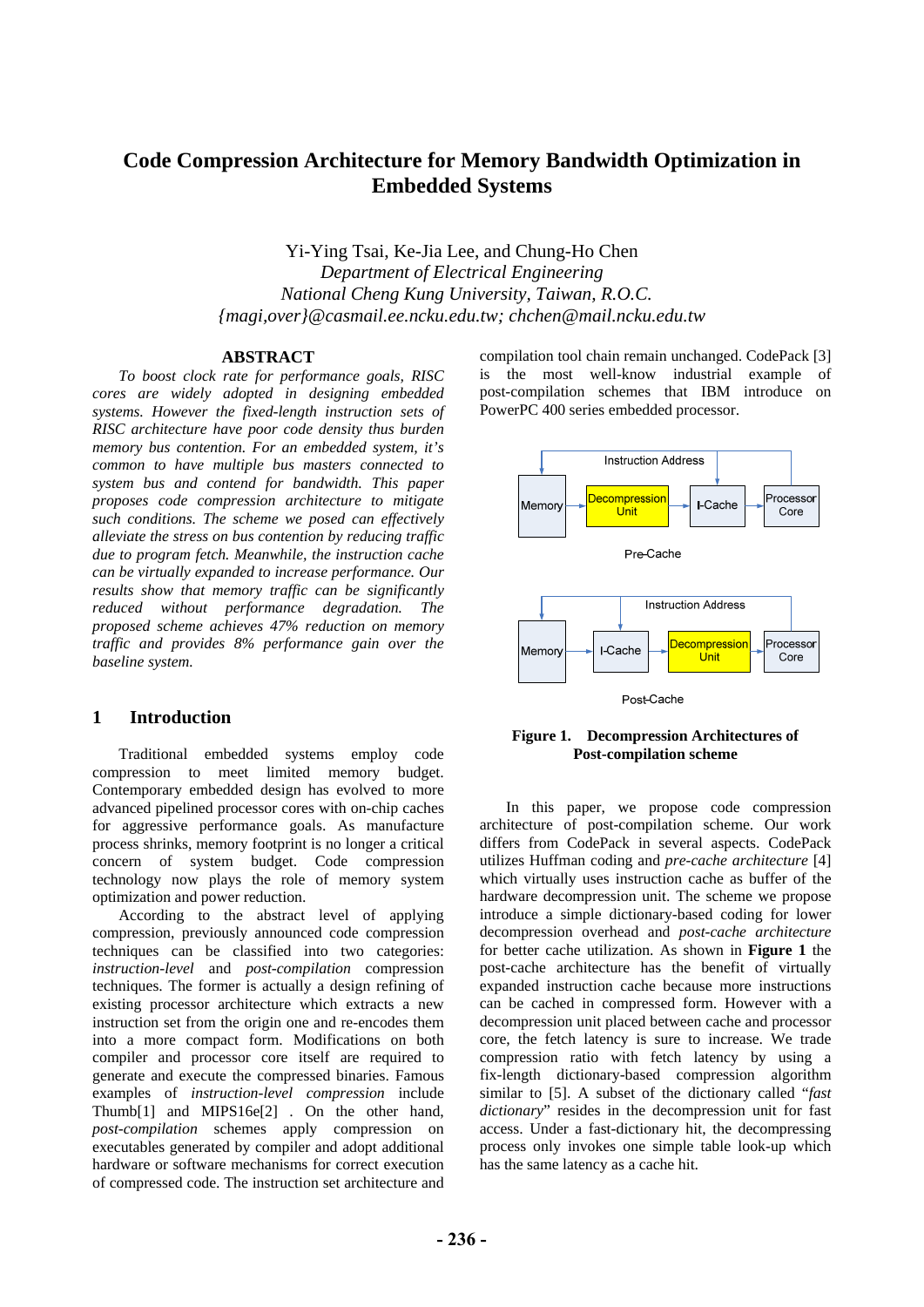The remainder of this paper is organized as follows. Section 2 describes some common issues of code compression and the solutions we pose. The overview of all components and system architecture of our work are introduced in Section 3. Section 4 first presents evaluation methodology and simulation environment then analyze the experimental results. Finally we summarize our contributions in Section 5.

## **2 Code Compression Issues**

This section presents some common issues of code compression and the solutions we proposed to accommodate them. For a code compression system to function efficiently there would be some constraints on the *compression algorithm* chosen to implement. Another fundamental issue is the addressing problem of compressed code, since the addressing space is compressed with the code itself. Finally for a Harvard-architecture processor, some data access of load instructions will cause hazards. We name this kind of hazard as *inline data access* because it occurs when a load target lies inside the text section but not the data section. The following paragraphs will discuss the compression algorithm of our system and then present the techniques we employed to properly adjust fetch address and resolve the inline data hazard.

## <span id="page-1-0"></span>**2.1 Compression Algorithm**

Traditional algorithm for data compression has focused on *compression ratio* which can be translated as the space saving by compression. Much of these algorithms can only decompress *sequentially*. (e.g. you have to decompress the whole text file in order to extract one paragraph) As the behavior of a program is surely *non-sequential* when branch instruction is taken, the algorithm must be able to decompress from any place of the compressed code rather than only from the beginning. Such random access behavior of program and the need to decompress on-the-fly make the well-know Ziv-Lempel family algorithms [\[6](#page-5-5)] futile.

Dictionary-based algorithm inherently supports random access of compressed content since it does not depend on correlation of adjacent data to decode. Various code compression systems of dictionary-based scheme have been proposed in the literature [\[4](#page-5-3), [5,](#page-5-4) [7\]](#page-5-6) including CodePack[[3\]](#page-5-2). Our design differs from previous works in that we try to reduce memory traffic while providing even better performance than original system. We suppose code compression can provide both memory traffic reduction and performance increment by exploiting the cache expansion property of post-cache architecture. Hardware simplicity and decompress efficiency are considered more important than compression ratio in our opinion. Therefore we devise our system using a 16-bits fixed-length encoding scheme of which reasons are stated as follows.

<span id="page-1-1"></span>Repetition of object code encoding is the theoretical basis of dictionary-based schemes. All the repeated

occurrence of the same instruction will be replaced by a shorter code word. As Luca et al. surveyed in [[5\]](#page-5-4), the static entropy of 10 embedded programs average smaller than 12 bits and use up to 14 bits of fixed encoding length. This means for program with K distinct instructions,  $log_2(K)$  < 14 for all test program in [\[5](#page-5-4)]. Our analysis on MiBench [[8\]](#page-5-7) suite yields a slightly different result.



**Figure 2. Distinct Instruction Encoding Distribution** 

**[Figure 2](#page-1-0)** shows the distinct instruction counts of 18 test programs from MiBench. Most testbenches have instructions below 20,000 and the **ghostscript** has more than 50,000 distinct instructions. At least 16 bits must be employed to encode all distinct instruction patterns. Another fact we can derived from **[Figure 2](#page-1-0)** is that, on average, only 15% of instructions produced by compiler (below 3,000 instructions) are active during program execution. This fact means only a small portion of the dictionary needs to be accessed by decompression hardware during program execution. If the dictionary is properly "cached" closed to the processor, the impact to fetch latency due to decompression overhead will be significantly diluted.

## **2.2 Fetch Address Adjusting**



**Figure 3. Compressed Code and Address Space** 

The compressed instructions occupy less space in memory than original ones as **[Figure 3](#page-1-1)** shows. The processor core must function correctly without knowing addressing space of a program is compressed. Therefore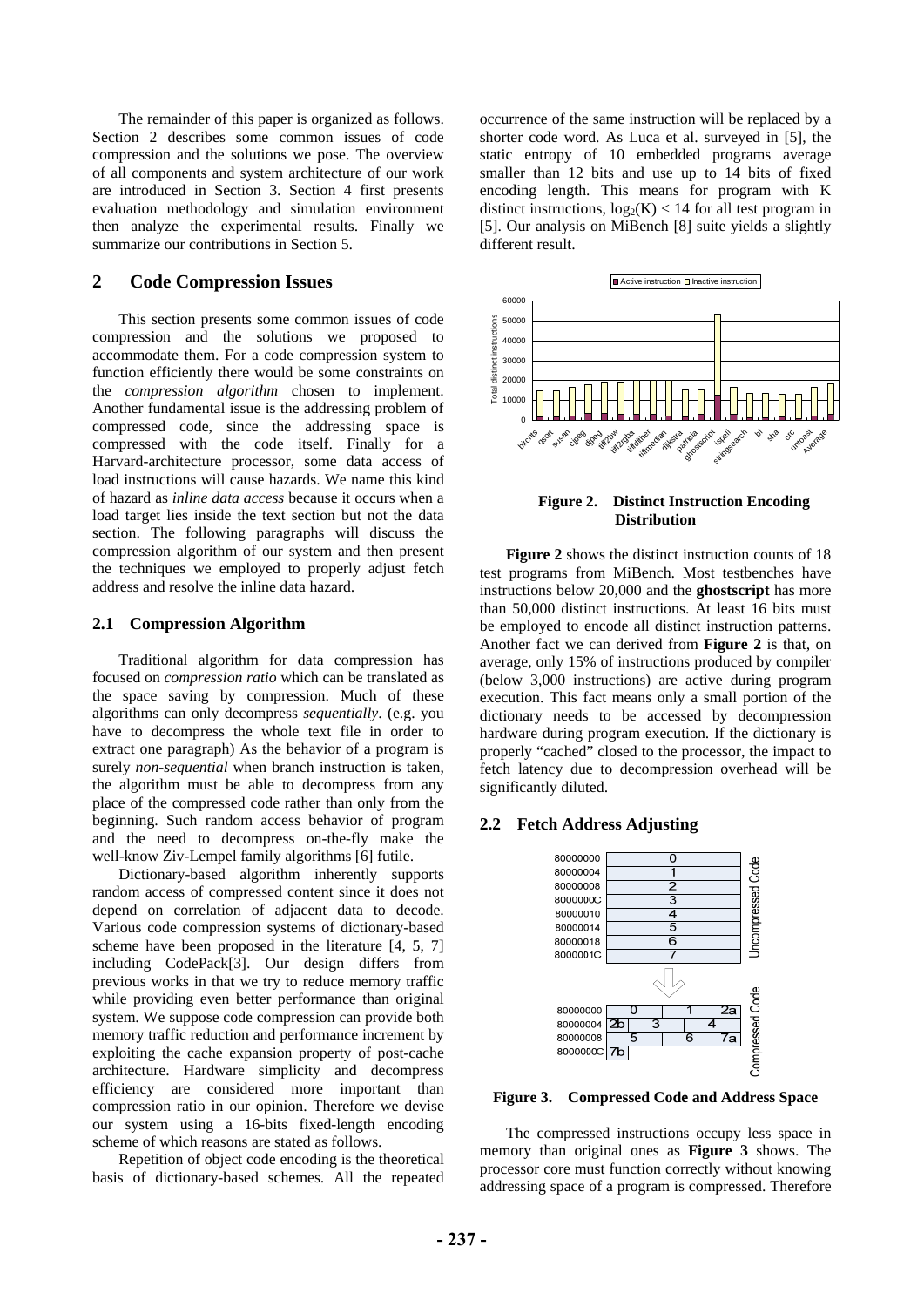the address generate from the fetch stage of processor must be intercepted and adjusted to proper access the compressed program. Wolfe and Chanin proposed an address translation scheme called LAT in [\[9](#page-5-8)]. LAT is a table much like paging table of virtual memory and needs an address translation buffer called CLB (which acts like TLB). Their scheme is capable of generating non-regular compressed addresses of variable-length code word systems such as CodePack. However LAT is dependent on size of cache line and only applicable in pre-cache architecture.

The address adjusting for a fixed-length code word compression algorithm is much easier and can be implemented with simple combinatorial circuits as follow formula:

*compressed\_address = base\_address + (origin\_address – base\_address)* × *compress\_ratio* 

where *base\_address* is the text section start address, *origin\_address* is the address generated by processor and the *compress\_ratio* equals to code word length divide by instruction length. (e.g. in our case, the *compress\_ratio* =  $16/32 = 0.5$ ) Depending on different *compress\_ratio*, the address generated from the equation may not be aligned to byte boundaries, and it might be necessary to apply additional bit masks to locate the code word.

## **2.3 Inline Data Access**

There are some data such as initial value of loop counter or stack base address often reside in the text section of binary image. These read-only values are often placed below the basic block boundaries where they can be loaded with small offsets relative to program counter as **[Figure 4](#page-2-0)** depicts. Such data embedded inside text section will be considered instructions and compressed like other instructions, so not only their addresses are shifted but also the actual values will be replaced by compressed code words.

<span id="page-2-1"></span>

| mov                    | r11,#0          |                           |
|------------------------|-----------------|---------------------------|
| Idmia                  | sp!, {r1}       |                           |
| mov                    | r2, sp          |                           |
| stmdb                  | sp!, $\{r0\}$   |                           |
| ldr                    | r0, [pc, #10]   | :PC+16                    |
| stmdb                  | sp!, {r0}       |                           |
| ldr                    | r0, [pc, #c]    | $PC+12$                   |
| ldr                    | r3, [pc, #c]    | $PC+12$                   |
| bl                     | 200113c         | ; <start main=""></start> |
| bl                     | 2001508         | : <abort></abort>         |
| andeg                  | Ir. r2. #393216 | :0x60000                  |
| $\blacktriangle$ andeq | r0, r0, #37     | :0x25                     |
| $\lambda$ andeg        | r0. r0. #192    | :0xc0                     |
|                        |                 |                           |

## <span id="page-2-0"></span>**Figure 4. Example ARM Assembly Code of Inline Data Access**

It's obvious these data will be filled into instruction caches with other instructions in compressed form. But it would be hazardous for processor to access theses data directly because load requests directly go to data cache which contains only other uncompressed data of program. An additional hardware comparator which checks the load request addresses is deployed to filter out inline data accesses. Those load requests with target address located in text section will be intercepted and perform address adjusting and decompression. Other load or store requests will be simply bypassed to data cache.

## **3 System Architecture**

**[Figure 5](#page-2-1)** provide an overview of our system. The components surrounded by dash line are hardware components. The colored blocks are data modified or components integrated due to code compression. A code compressor is developed to parse the original ELF file generated from GNU tool chain and compresses the text section of it. Note the data section is left uncompressed since in most cases the input to the program is unknown at compilation time. The new text section image generated by compressor contains the compressed instructions and the dictionary used to decode it. As previously mentioned the decompression unit is placed between processor and cache memories. The decompression unit shares the same main memory bus interface with cache system.



#### **Figure 5. System Overview**

## **3.1 Decompression Unit**

The block diagram of decompression unit is depicted in **[Figure 6.](#page-3-0)** An *instruction buffer* is used to hold multiple compressed code words of sequential addresses. Another buffer called "*inline data buffer*" holds the recently used inline data to eliminate inline access penalty. We adopted a *fast dictionary* similar to [\[5](#page-5-4)] for fast decompression, and further improved its structure by integrating a dynamic table in it. The intention of fast dictionary is to store the most frequently executed instructions near the processor for fast decompression.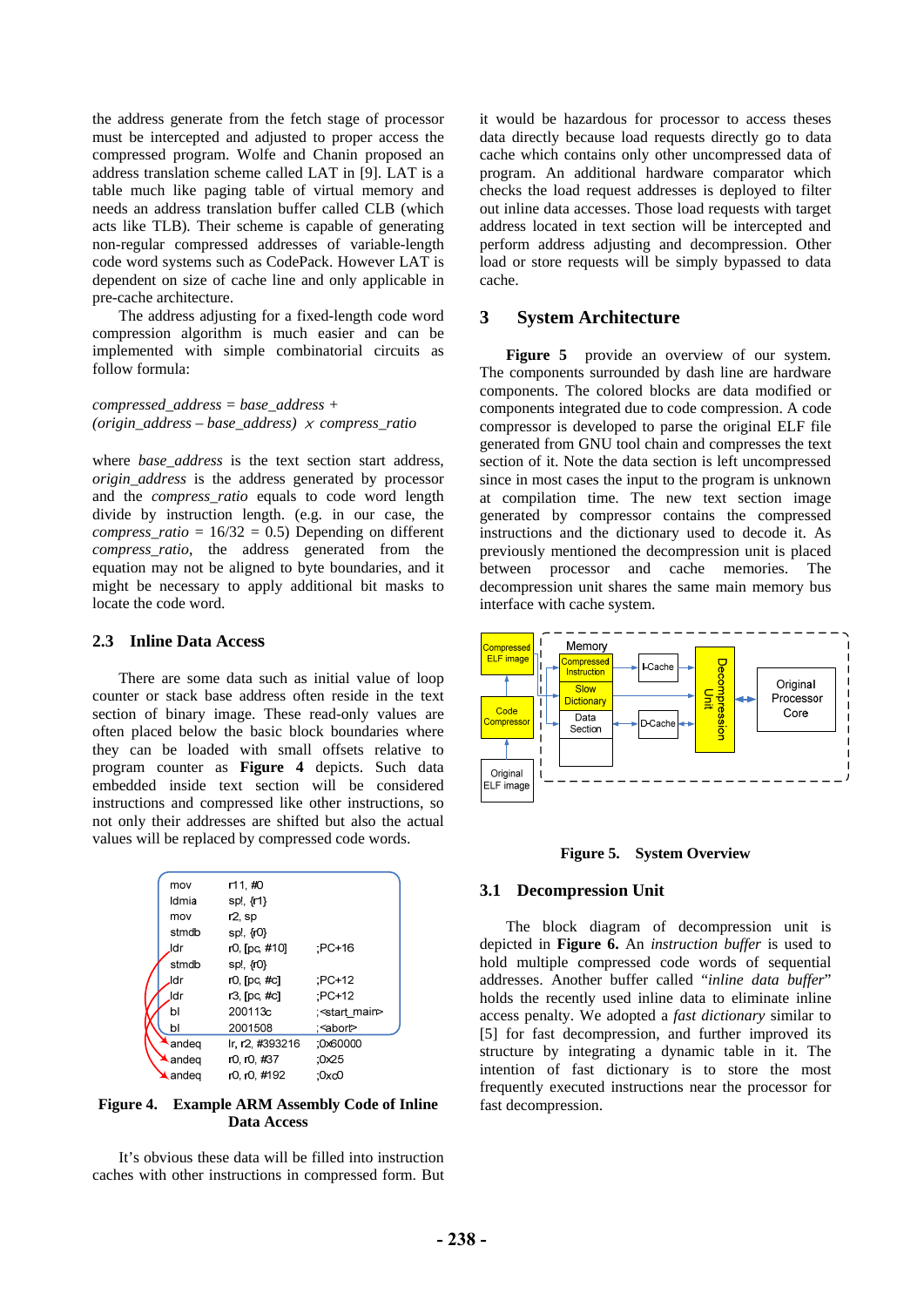

**Figure 6. Block Diagram of Decompression Unit** 

<span id="page-3-0"></span>In the origin design, the contents of fast dictionary are obtained by running trace analysis of different benchmarks and are fixed after generation. The fast dictionary with fixed contents, we called it *static table*, exhibits limited adaptability. We integrated a *dynamic table* to adapt temporal locality of instruction fetch. The dynamic table behaves like a fully-set associative cache with a FIFO replacement policy (refer to **[Figure 7](#page-3-1)**). As the program proceeds, the contents of dynamic table are refreshed every time a fast dictionary miss occurs.

<span id="page-3-2"></span>

<span id="page-3-1"></span>**Figure 7. Mapping Relation of Static Table and Dynamic Table** 

### **3.2 Decompression Flow**

After the compressed program is loaded into memory and decompression unit is initialized, program execution starts. The processor core and cache memory act as if the code were not compressed. The processor generates uncompressed address requests and receives decompressed original instruction and data. Also, the instruction cache receives altered fetch address and feed compressed instructions to decompression unit after transferring them from main memory. The decompression unit acts as a proxy to both sides, filtering all requests from processor and generate proper commands to memory systems.

**[Figure 8](#page-3-2)** shows two major work flows carried out in decompression unit. **[Figure 8](#page-3-2)a** presents the process of decompressing instruction corresponding to the left half of **[Figure 6](#page-3-0)**. The instruction buffer stores

consecutive 16 bytes of compressed instructions for fast dictionary lookup. As mentioned the static table inside fast dictionary contains fixed entries of most frequently fetched instructions while the dynamic table collects the recently used ones. The contents of the two tables are exclusive to each other and a fast dictionary miss is generated when neither table contains the information to decompress. Upon a fast dictionary miss the slow dictionary will be accessed to retrieve original instruction and the dynamic table will be updated.



**Figure 8. Decompression Flowchart** 

The inline data access hazard described in **2.3** is handled with hardware components depicted in the right half of **[Figure 6](#page-3-0)**. Since only load instructions may induce inline access, all the store requests are directly bypassed to data cache and only load requests are checked. Inline access is checked by comparing the target address of load instruction to the text section boundary address. If the load target is affirmed as an inline datum the inline data buffer will be accessed otherwise the load request will be bypassed to data cache. The inline data buffer has structure similar to branch target buffer and stores the original address and corresponding inline datum for fast access. As **[Figure](#page-3-2)  [8](#page-3-2)b** depicts, if the access to inline data buffer is a miss, the compressed inline datum will be read using adjusted address and a slow dictionary lookup will be issued. It's obvious an inline data buffer miss will incur two memory transfers, which are expensive overhead and should be avoided. In our work the buffer contains 64 entries to meet the inline data access needs.

### **4 Performance Analysis**

This section presents the methodology and metrics we used to evaluate the performance of our design. The code compression architecture we proposed is applied to an ARM platform. Test benches selected from MiBench[[8\]](#page-5-7) are compiled with GNU tool chain then further compressed with the compressor we developed. A cycle-accurate processor simulator is used to execute the compressed programs and generate performance reports. Two metrics, namely IPC (instruction per cycle) and memory traffic, are used to evaluate our design.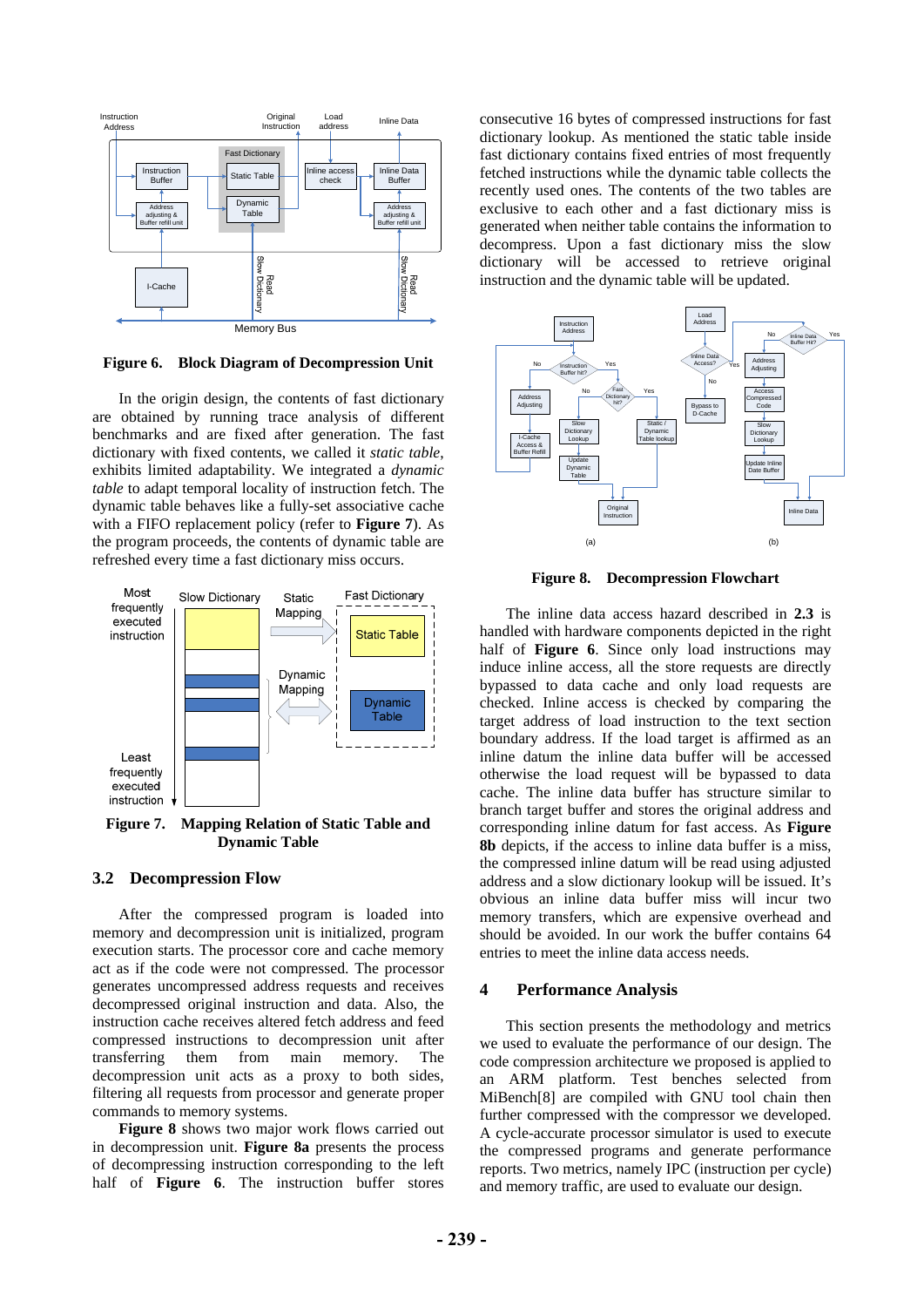## **4.1 Simulation Environment**

A modified version of SimpleScalar-ARM[\[10](#page-5-9)[,11\]](#page-5-10) is used to execute the compressed program and model the additional fetch latency of code compression architecture. The architectural parameters listed in **[Table 1](#page-4-0)** are modeled after Intel's SA-1100 StrongARM embedded processor except cache sizes. The instruction cache size is intentionally reduced to emphasize the effect of code compression.

<span id="page-4-0"></span>

| Fetch Queue size                       | 8                           |  |
|----------------------------------------|-----------------------------|--|
| Issue Width                            | $\overline{c}$              |  |
| Decode Width                           | 1                           |  |
| Commit Width                           | 2                           |  |
| Memory Access Latency                  | 64 cycles                   |  |
| Memory Bus Width                       | 4 bytes                     |  |
| Integer ALU                            | 1                           |  |
| <b>FP MUL</b>                          |                             |  |
| FP ALU                                 |                             |  |
| <b>Branch Prediction</b>               | not taken                   |  |
| I-Cache                                | 4 KB / line size=16 bytes / |  |
|                                        | direct map                  |  |
| D-Cache                                | 8 KB / line size=16 bytes / |  |
|                                        | direct map                  |  |
| <b>Instruction Buffer size</b>         | 16 bytes                    |  |
| Inline Data Buffer size                | 64 entries                  |  |
| <b>Static Table Size</b>               | 256 entries                 |  |
| Dynamic Table Size                     | 256 entries                 |  |
| <b>Instruction Buffer Miss Penalty</b> | 1 cycle (I-Cache hit)       |  |
|                                        | 64 cycles(I-Cache miss)     |  |
| <b>Fast Dictionary Miss Penalty</b>    | 64 cycles                   |  |
| <b>Inline Data Buffer Miss Penalty</b> | 128 cycles                  |  |

**Table 1. Simulator Configuration** 

<span id="page-4-1"></span>The colored columns in **[Table 1](#page-4-0)** are the parameters of the decompression unit. The miss penalties listed above do not include the delay due to bus contention failure. However the bus arbitration and contention behaviors are correctly modeled in the simulator, so the actual latencies collected in our result are possibly longer than listed. The sizes of dynamic and static table are selected based on result of preliminary experiment on fast dictionary structure. Our result shows that for a total of 512 table entries, the static/dynamic allocation of 256/256 has best adaptability throughout all benchmarks.

To evaluate the relative performance of memory traffic and IPC, all benchmarks are executed on original SimplScalar-ARM with the same configuration listed in **[Table 1](#page-4-0)** to collect baseline statistics of original system.

### **4.2 Simulation Result: Memory Traffic**

In this paper we intend memory traffic as the whole amount of memory transfers induced by instruction fetching. For the original system only instruction cache misses will incur memory transfer, but for the decompression-on-fetch architecture we devised, two additional overhead will be accumulated: fast dictionary miss and inline data buffer miss. The relative memory traffic is obtained from the following formula:

# *relative memory traffic = ————————————————————————— traffic of compressed system + decompression overhead traffic of original system*

All traffics are measured with the number of *word transfers* on system bus since it's common for such systems to have bus width of 32 bits. For example, a cache miss induces 4 *word transfers* to fill the 16-byte cache line while an inline data buffer miss induces 2 *word transfers*, one for compressed datum load and the other for slow dictionary lookup.



**Figure 9. Relative Memory Traffic** 

In **[Figure 9](#page-4-1)** we can see instruction cache miss times of all benchmarks are reduced. Most benchmarks (14 out of 18) still has more than 38% memory traffic reduction after accumulating the decompression overhead. The memory traffic summation of all benchmarks are calculated in both compressed and baseline system to derive *averaged* relative traffic. The average traffic ratio over all benchmarks is 52.38%, i.e. 47.62% memory traffic reduction on average.

### **4.3 Simulation Result: IPC**

The IPC relative to original system is defined as:

$$
relative \ IPC = \frac{IPC \ of \ compression \ system}{IPC \ of \ original \ system}
$$

As we supposed, the decompression overhead will be redeemed by the virtual expansion of cache capacity. In **Figure 10,** most benchmarks (15 out of 18) achieve more than 80% relative IPC and 8 of them even outperform the original system. The average IPC of all programs is derived from the following formula:

$$
average \, IPC = \frac{Total \, instruction \, count}{Total \, cycle \, count}
$$

where *total instruct count* is the summation of committed instruction count from all executed benchmark, and *total cycle count* is the accumulated